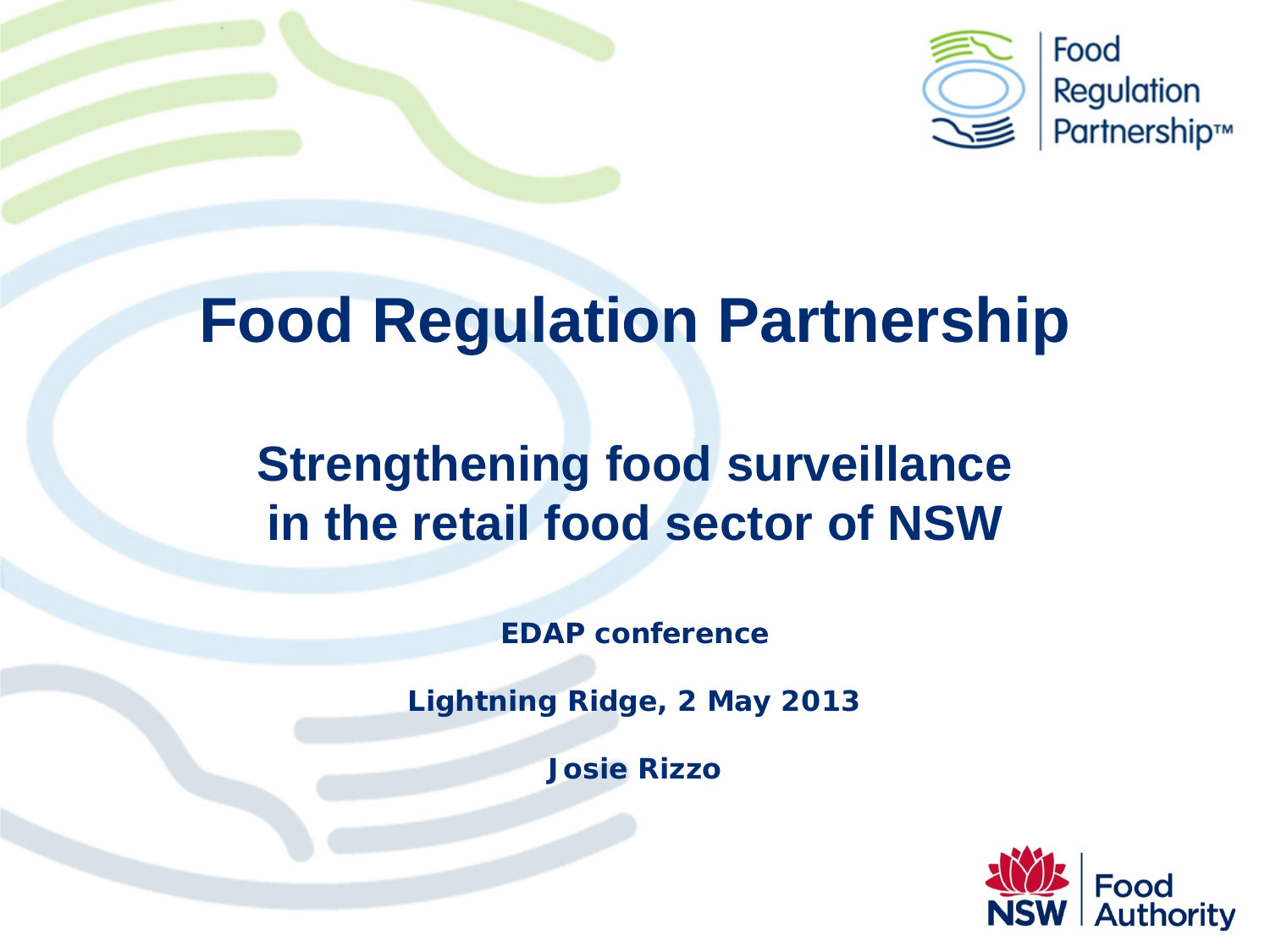## NSW Food Authority remit



- Established April 2004
- Ensure food in NSW is safe and correctly labelled
- Foodborne illness investigation across NSW
- **High level enforcement actions**
- Science and policy development for NSW, contribute to national policies
- Regulation of:
	- Licensed businesses (dairy, meat, seafood, high risk plant products, eggs, food service to vulnerable persons)
	- Non-retail food sectors (primary production, manufacturing)
- Support role of local government in retail food surveillance -- Food Regulation Partnership

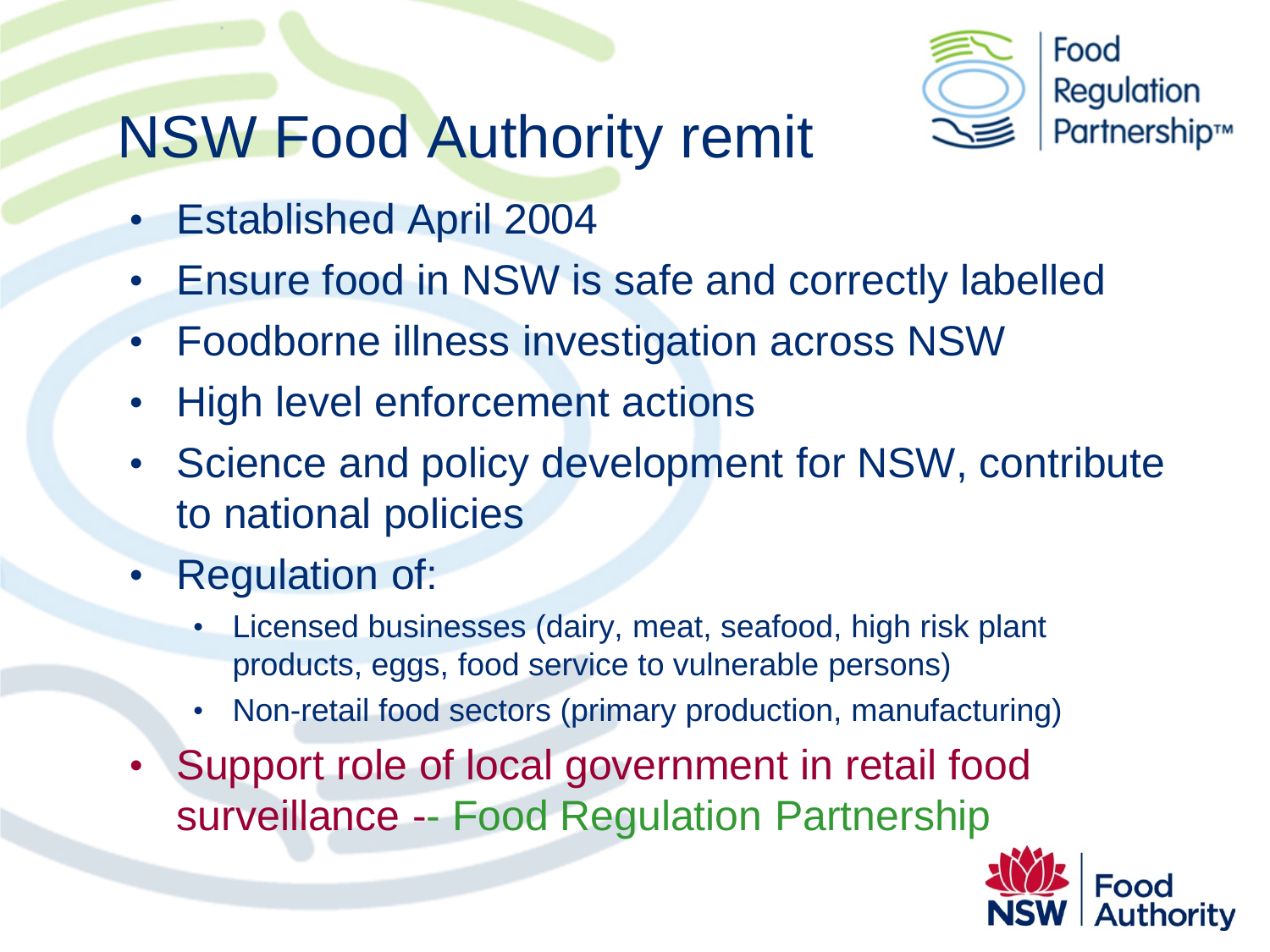### FRP



- Commenced July 2008
- Formal partnership between local and state government
- All councils appointed as enforcement agencies under *NSW Food Act 2003 -* with mechanism to cover costs
- Defined roles for councils and NSW FA
- Councils regulate the retail and food service sector
- NSW FA provides training and support for council EHOs, and facilitate regular networking and communication
- Objectives:
	- Reduce foodborne illness
	- Efficient use of local and state resources
	- Support the environmental health profession
	- Improve communication with the retail food sector
	- Improve consistency of inspection

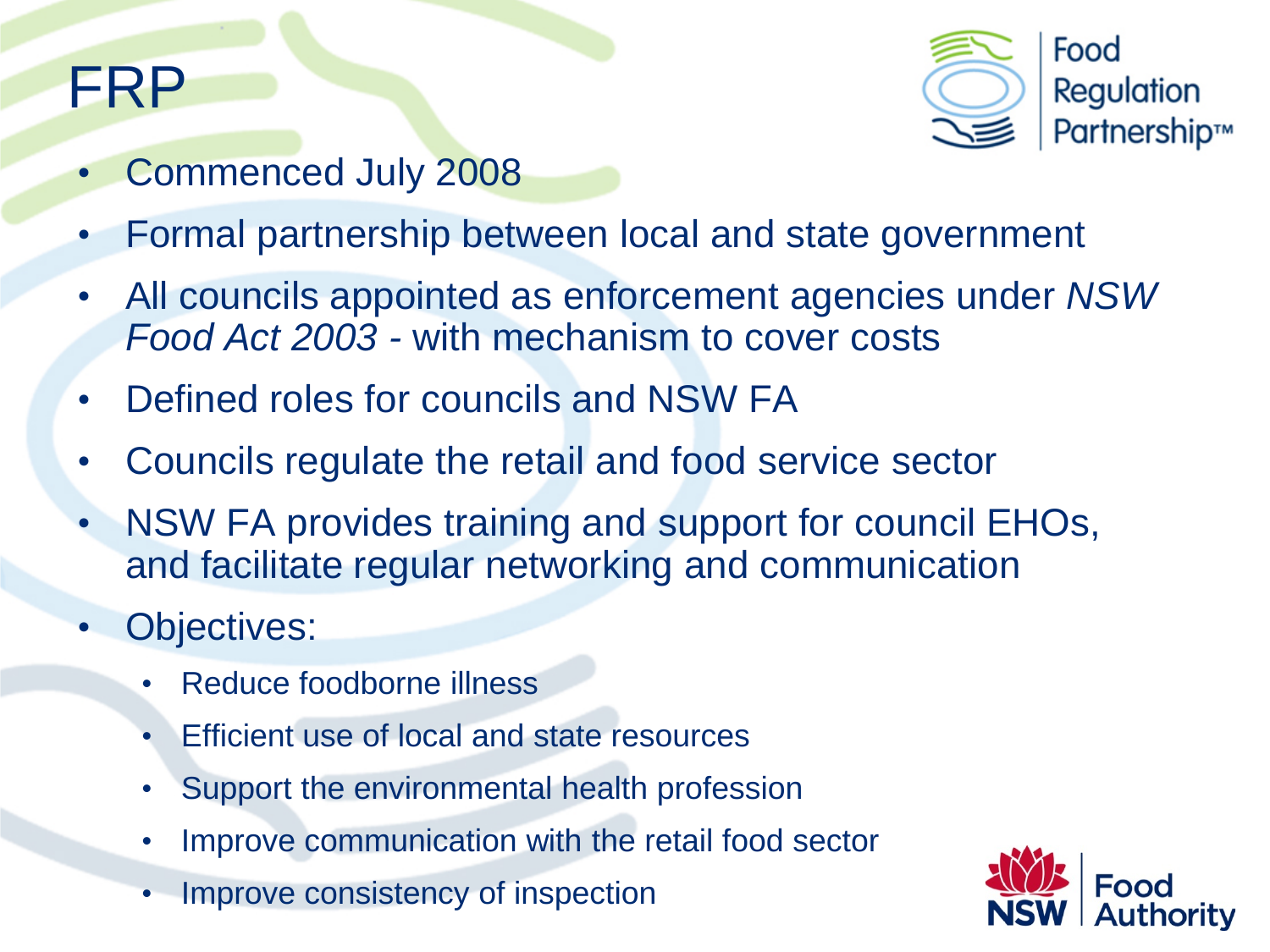## Local Council responsibilities



**Authority** 

1 July 2008 – all 152 councils formally appointed as enforcement agencies under *Food Act 2003*

### **Category B:**

- Routine inspections of retail food businesses within their LGA
- Complaint investigations
- Emergency response eg urgent recalls

### **Category C:**

- All of Category B responsibilities plus
- Routine inspections and complaint investigations of certain non-licensed and non-retail food businesses

(ie certain unlicensed food manufacturers and wholesalers and/or

home-based food businesses in LGA

### **Category A:**

- Emergency response role only
- No responsibility for inspection or complaint investigation of food premises. NSW Food Authority undertakes inspections in this areaFood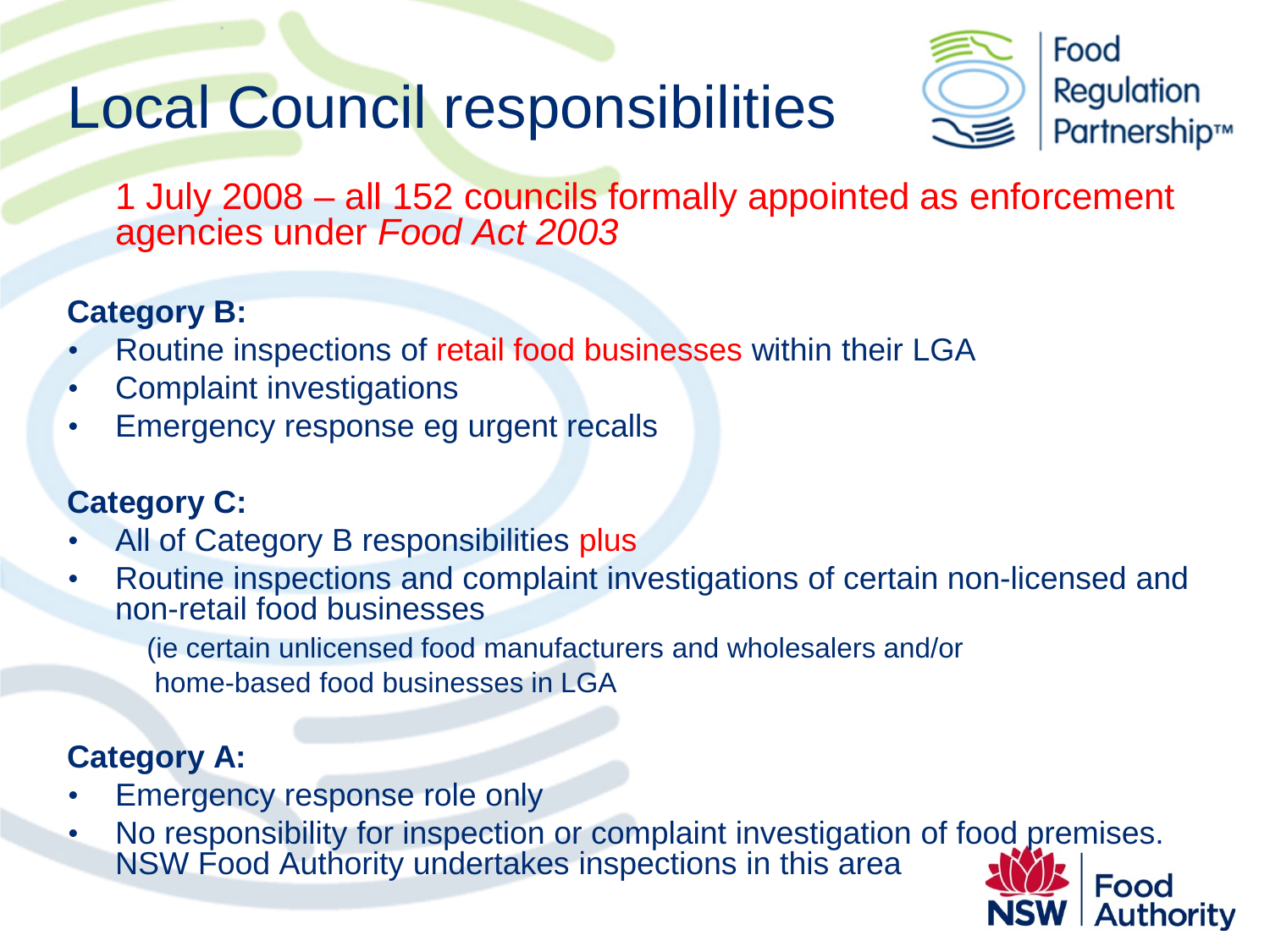

### FRP activities report Retail and food service sector: 1 July 2011 – 30 June 2012

- Provides a summary of compliance
- Highlights significant work of councils in the retail sector
- 39,411 high and medium risk food businesses
- 150 FTE Authorised Officers (*Food Act 2003*)
- 59,974 inspections conducted (high and medium risk)
- 2,162 food businesses required ongoing regulatory intervention/inspections

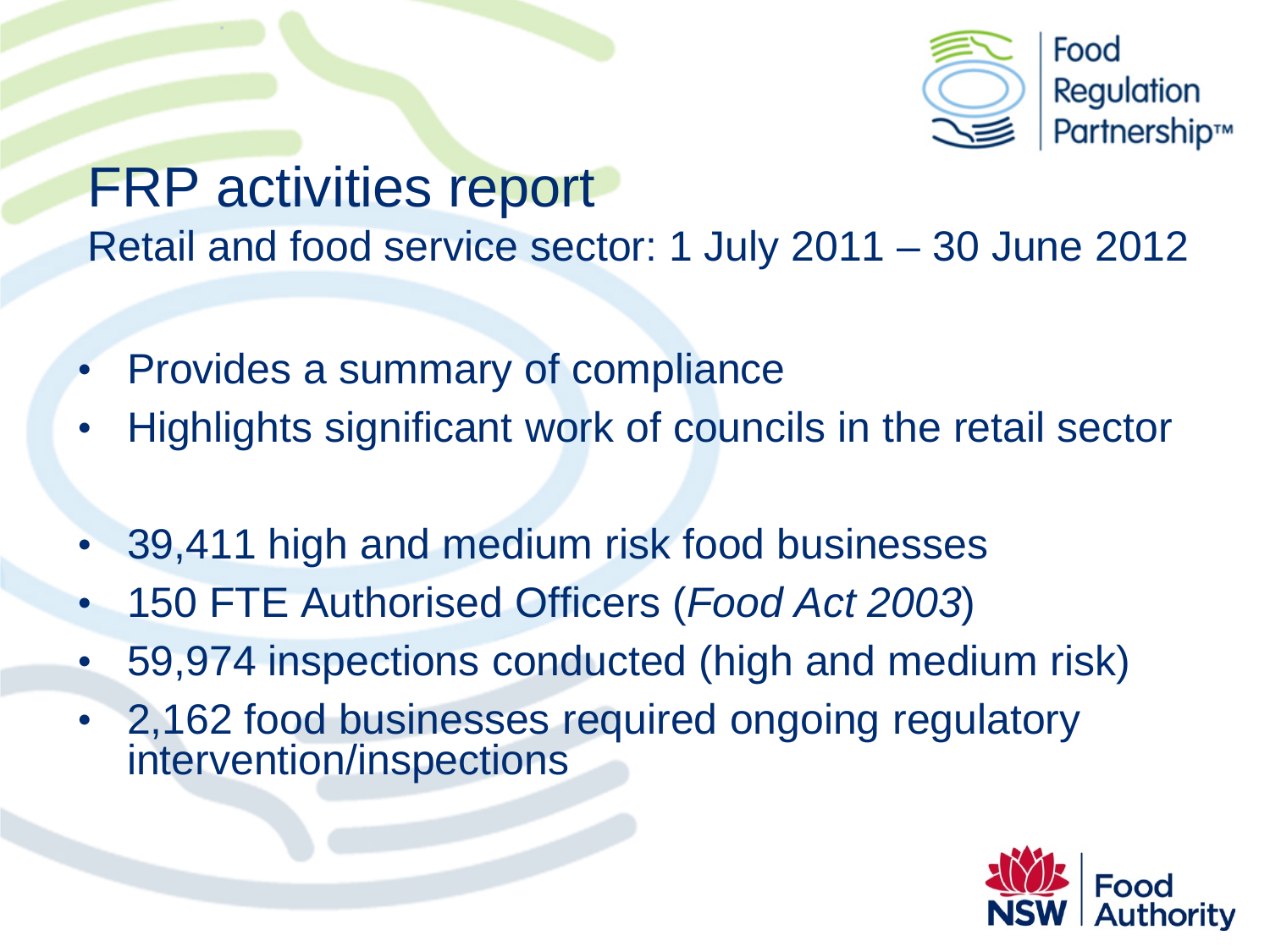

Compliance rate for retail inspections conducted 2008-12 has improved since partnership began



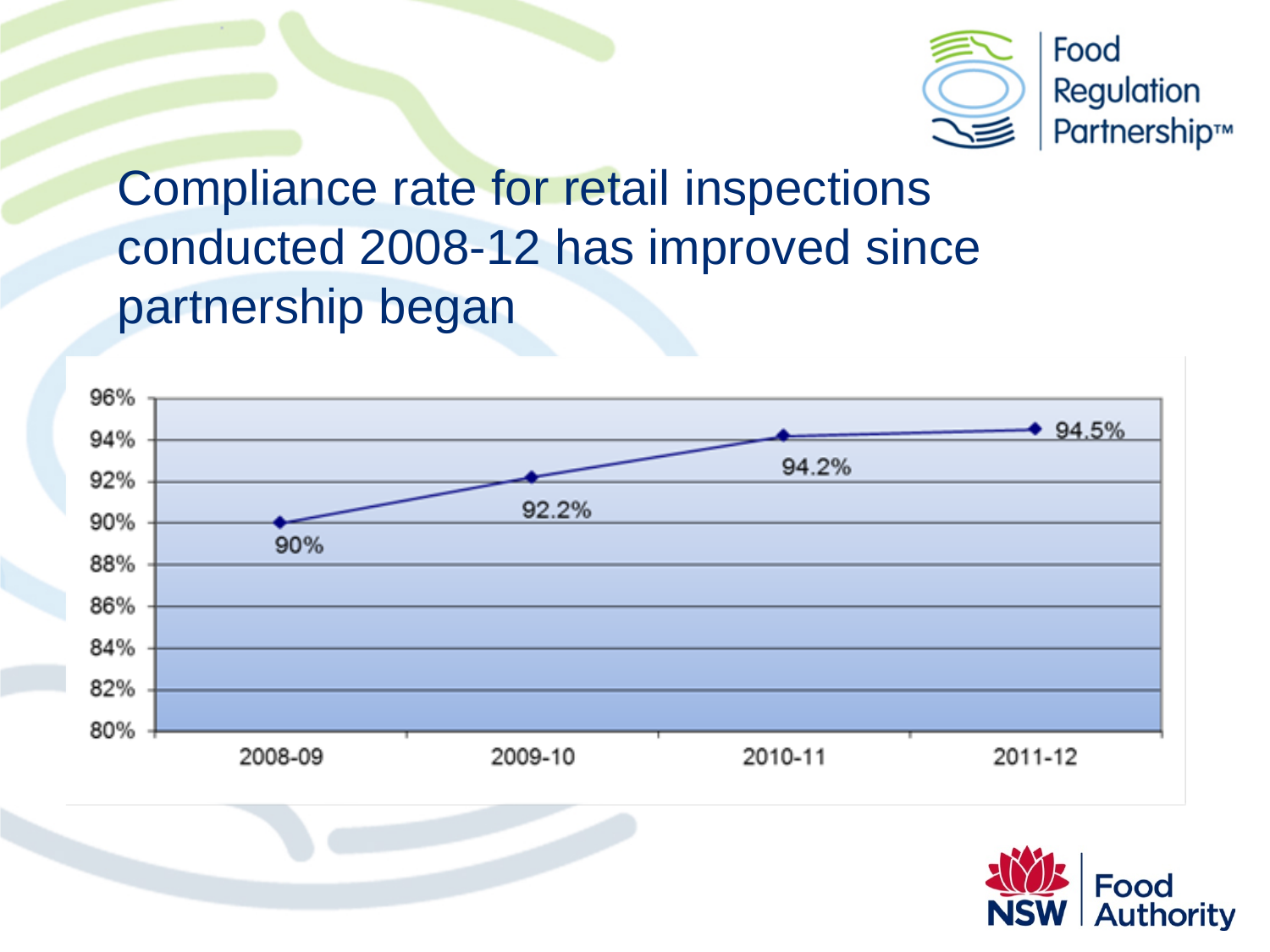

### Most councils use graduated approach in dealing with non compliance

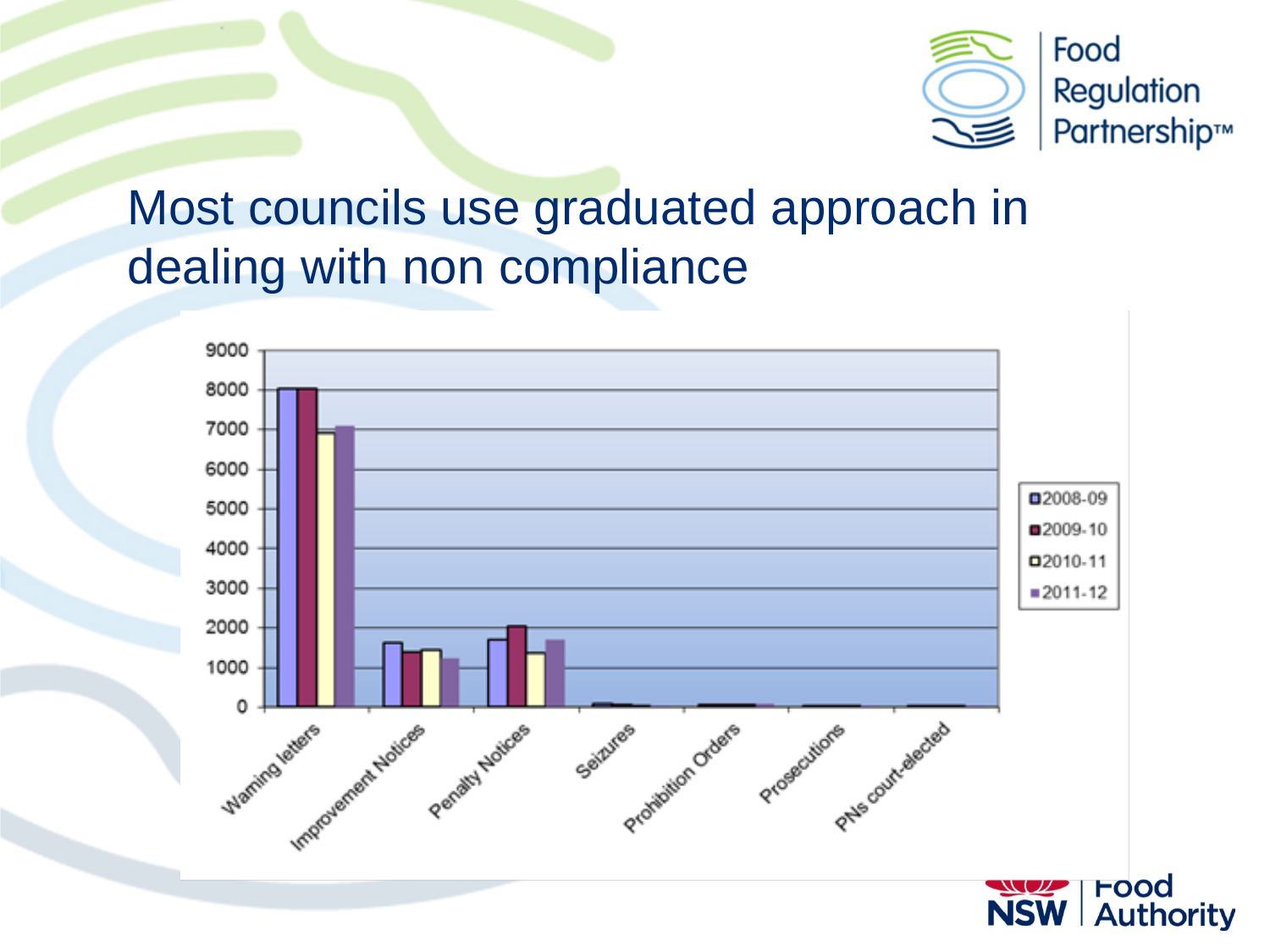

### Major enforcement types



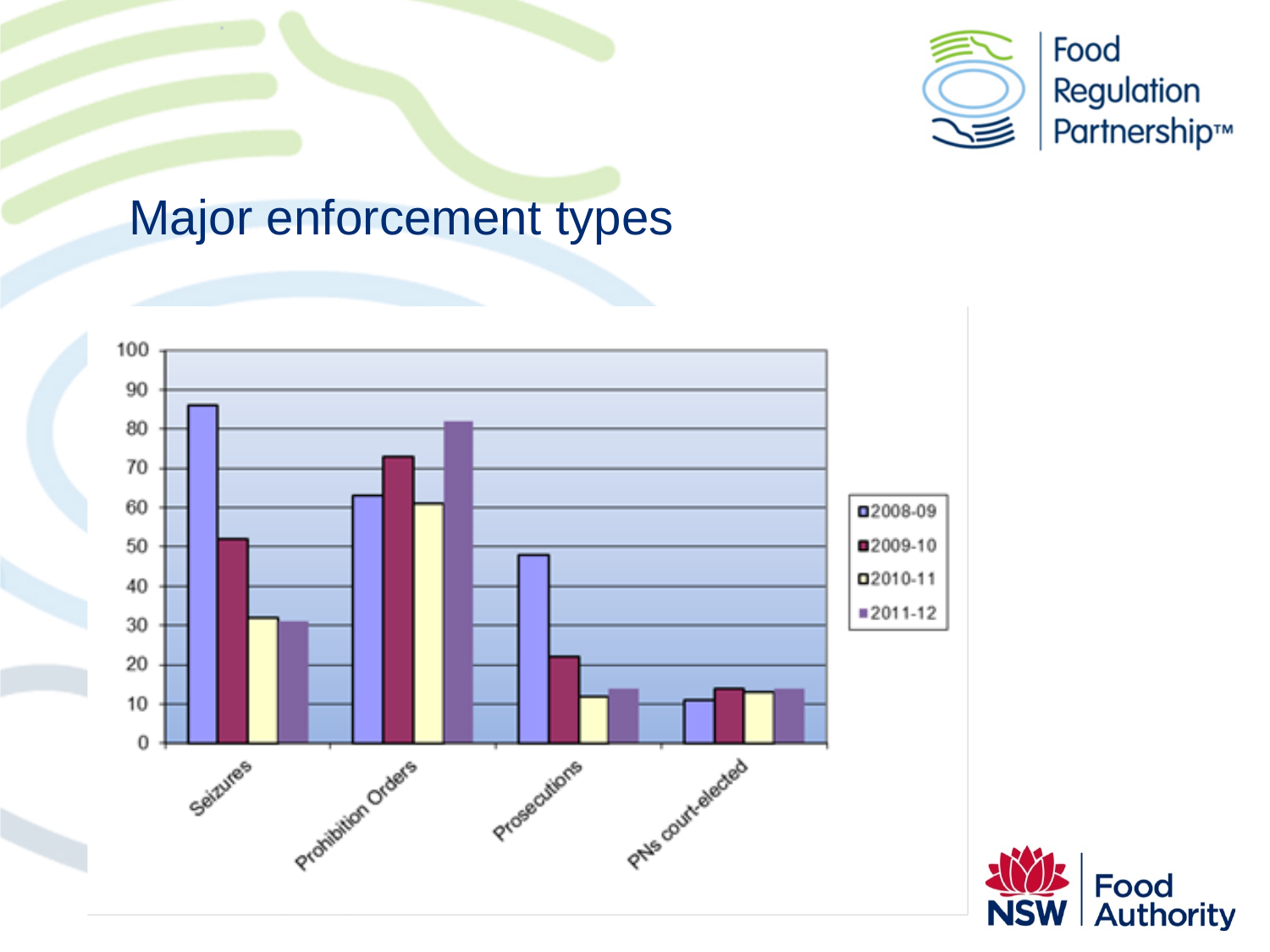### Food safety complaints



- 4,196 food safety complaints investigated
- Complaint types:



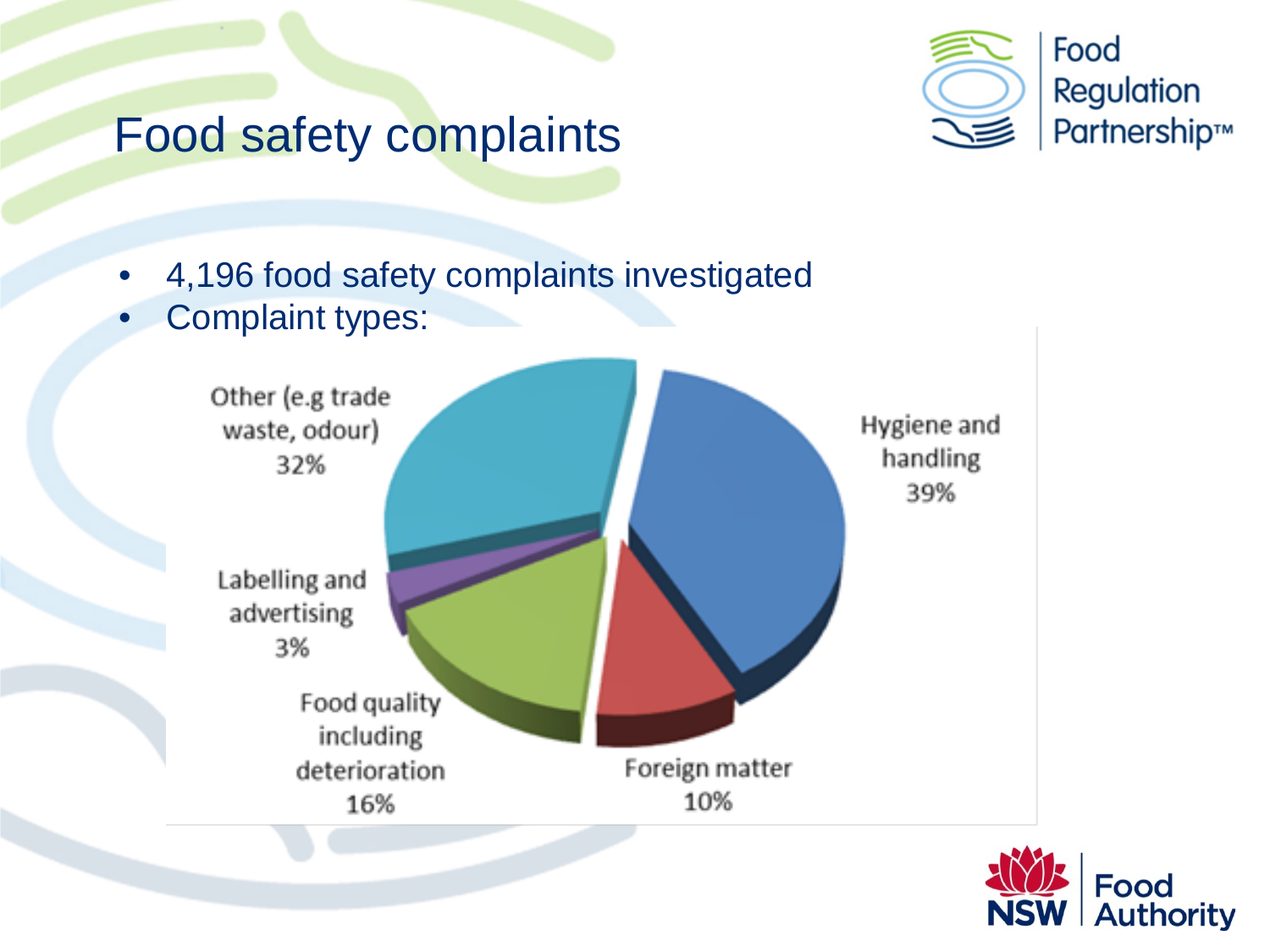

# Councils continue to help food businesses

- 96% provided technical advice
	- food safety
	- construction and fit out of new food premises, pre-purchase and pre-operational inspections
- 97% provided information
	- newsletters, posters, calendars, websites, fact sheets (some in various languages)
- 42% provided basic food hygiene training
- 41% involved in a range of other activities
	- surveys, pilots/trials (FPAR, SoD)
	- collaborated with approved RTOs to provide FSS training
	- providing information to school students and event organisers

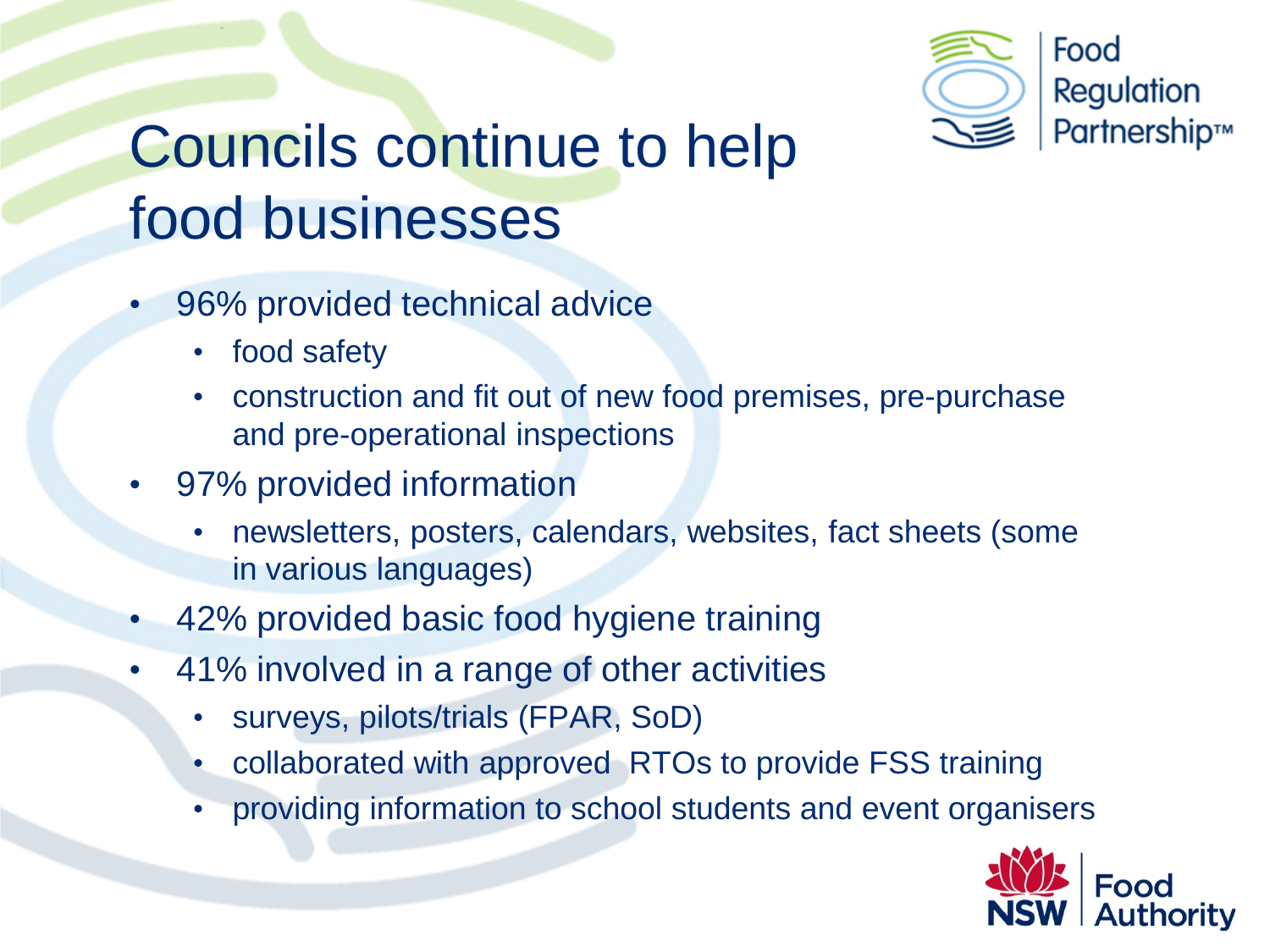

**Authority** 

### **Networks**

- All stakeholders
	- Retail and food service industry advisory group meetings
- **Council EHOS** 
	- Regional Food Group meetings discussions and training:
		- Food Notify notification system
		- Penalty Notices
		- Activities reporting
	- State Liaison Group meetings
	- New EHO training days:
		- Food Act seizures
		- Pest control
		- Foodborne illness and food compliant investigations
- Sponsorship and support for professional associations –<br>conferences/meetings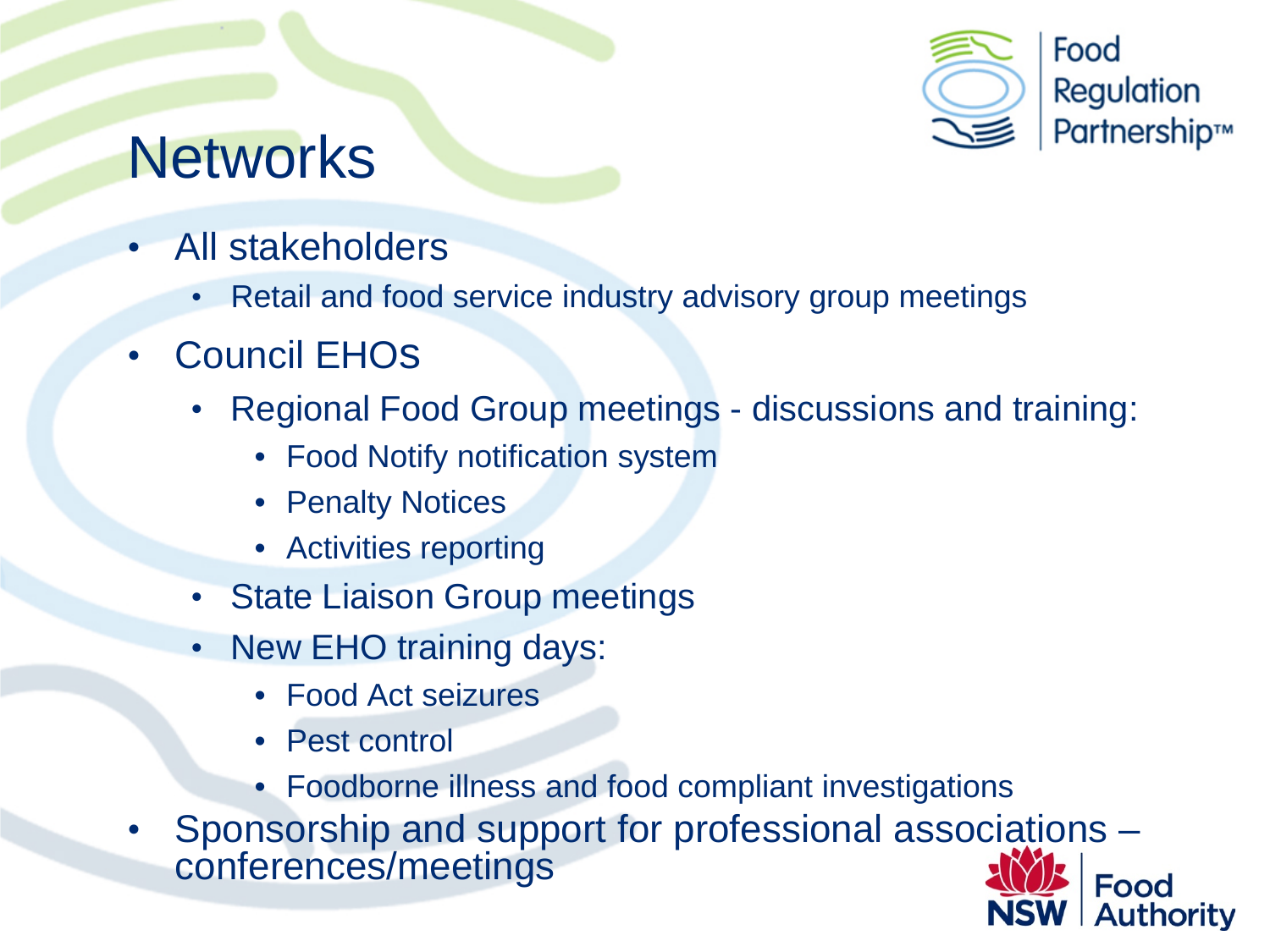# Special Projects Grants



| <b>Successful applicant</b>   | <b>Topic</b>                                                                                                                                                                                   |
|-------------------------------|------------------------------------------------------------------------------------------------------------------------------------------------------------------------------------------------|
| Kogarah City Council          | Recipe for Food Safety Short Course for Thai<br>businesses                                                                                                                                     |
|                               |                                                                                                                                                                                                |
| Wagga Wagga City Council      | <b>Food Safety Calendars 2012</b>                                                                                                                                                              |
| Port Stephens Council         | Portfolio of photographs as a resource that can be<br>used as examples of best practice/worst practice<br>by EHOs in presentations/seminars                                                    |
| Queanbeyan City Council       | Development and trial of electronic inspection<br>procedures using a tablet/tough book interface<br>with the FPAR                                                                              |
| <b>North Sydney Council</b>   | Development of a manual/SOP for medium to<br>small food business operators                                                                                                                     |
| <b>Randwick City Council</b>  | Development of an information sheet for<br>development/construction certificate (or                                                                                                            |
|                               | complying development certificate) for fit out of<br>food premises                                                                                                                             |
| City of Canada Bay Council    | Development of a spiral bound food safety<br>booklet that will assist food businesses to keep<br>important food safety records (temp, cleaning,<br>maintenance, deliveries, pest control, etc) |
| <b>Fairfield City Council</b> | Temporary food stall folder                                                                                                                                                                    |

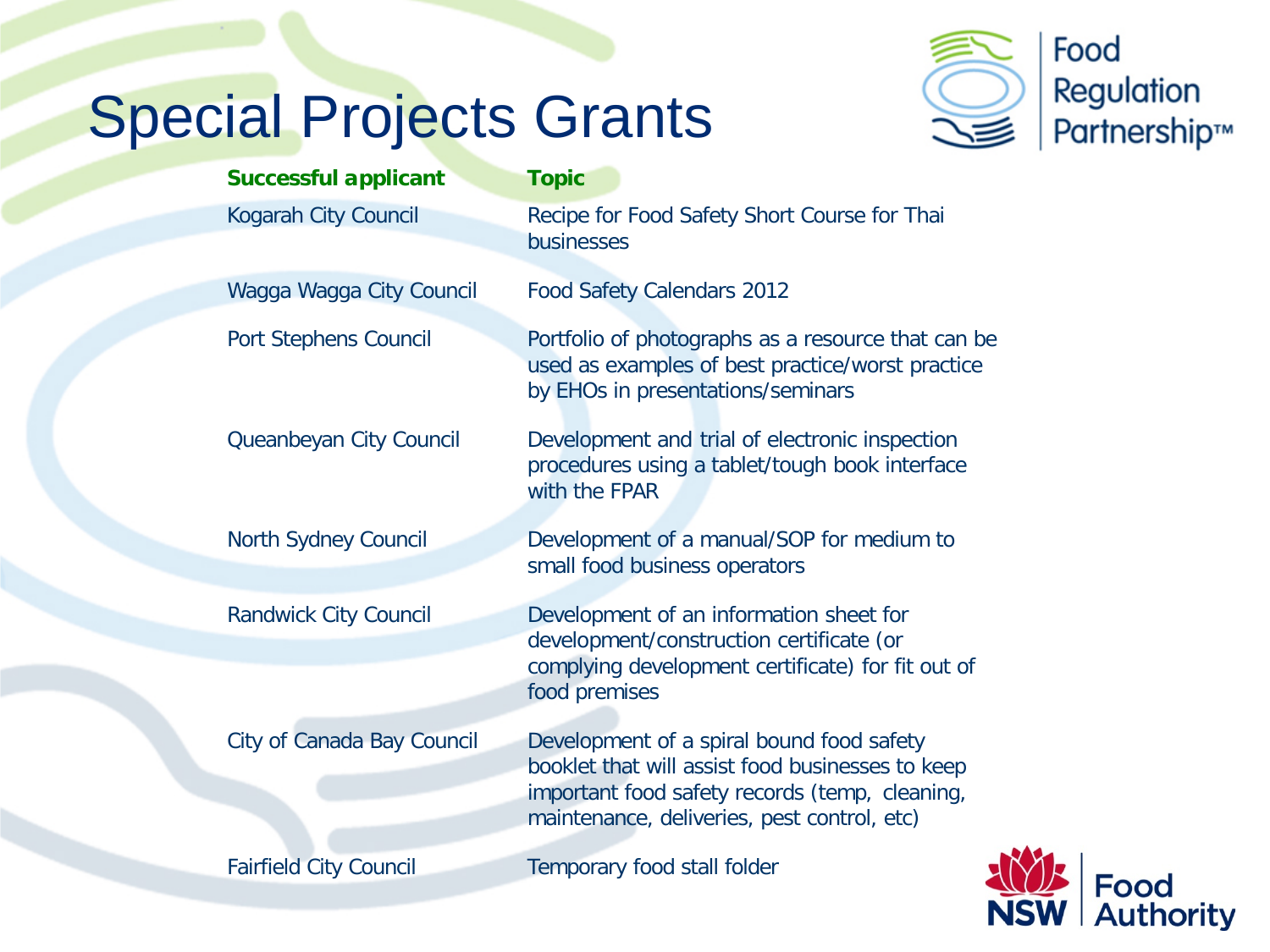### Champion Awards



• Recognition of individual, organisations/groups who have made significant contribution to food surveillance in NSW

Lifetime Service Lifetime Service

### **Category Champions Award Recipient**

Group/Organisation – City North Sydney, Ryde and Ku-ring-gai Councils Group/Organisation - Country The Environmental Health Section, Ballina Shire Council Individual – Country Joshua Smith, Greater Taree City Council Individual – City Jody Houston, Manly Council Kelvin Frost David Martin



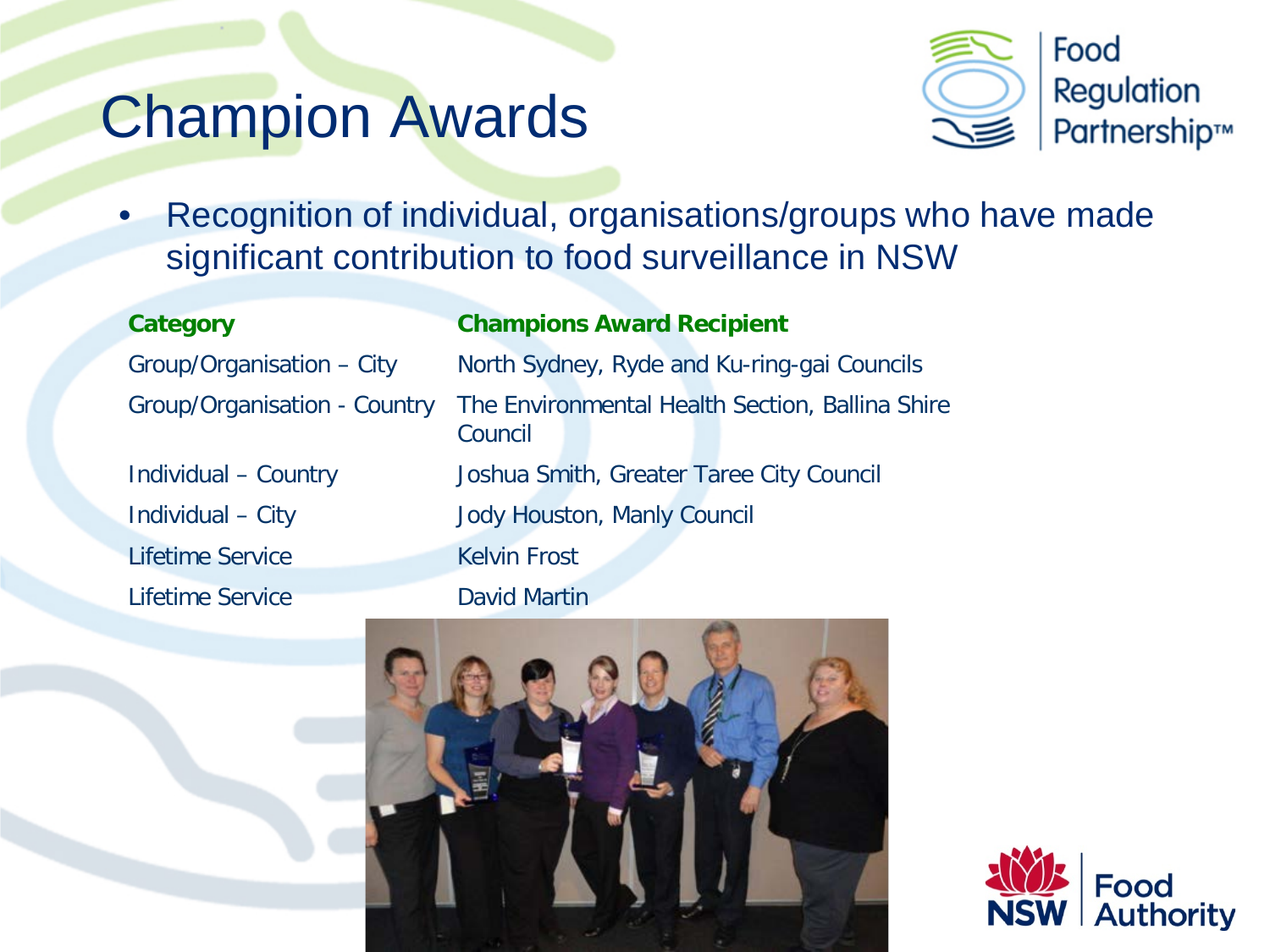

## FRP scholarship

### **Scholarship recipient Project**

Erin Hogan, Sutherland Shire Council

Jera Kubitzky, Shellharbour City Council

Renae McCanna, Griffith City Council

'Investigation into the knowledge level and application of safe temperature control practices amongst food handlers in the Sutherland Shire area'

'How is food safety at temporary food stalls at events regulated by NSW councils and Food Authority? An investigation into resource allocation, inspection protocols and statistics on food safety and control'

'Food Handlers Knowledge: An Investigation into the Gaps in Knowledge of Food Handlers'



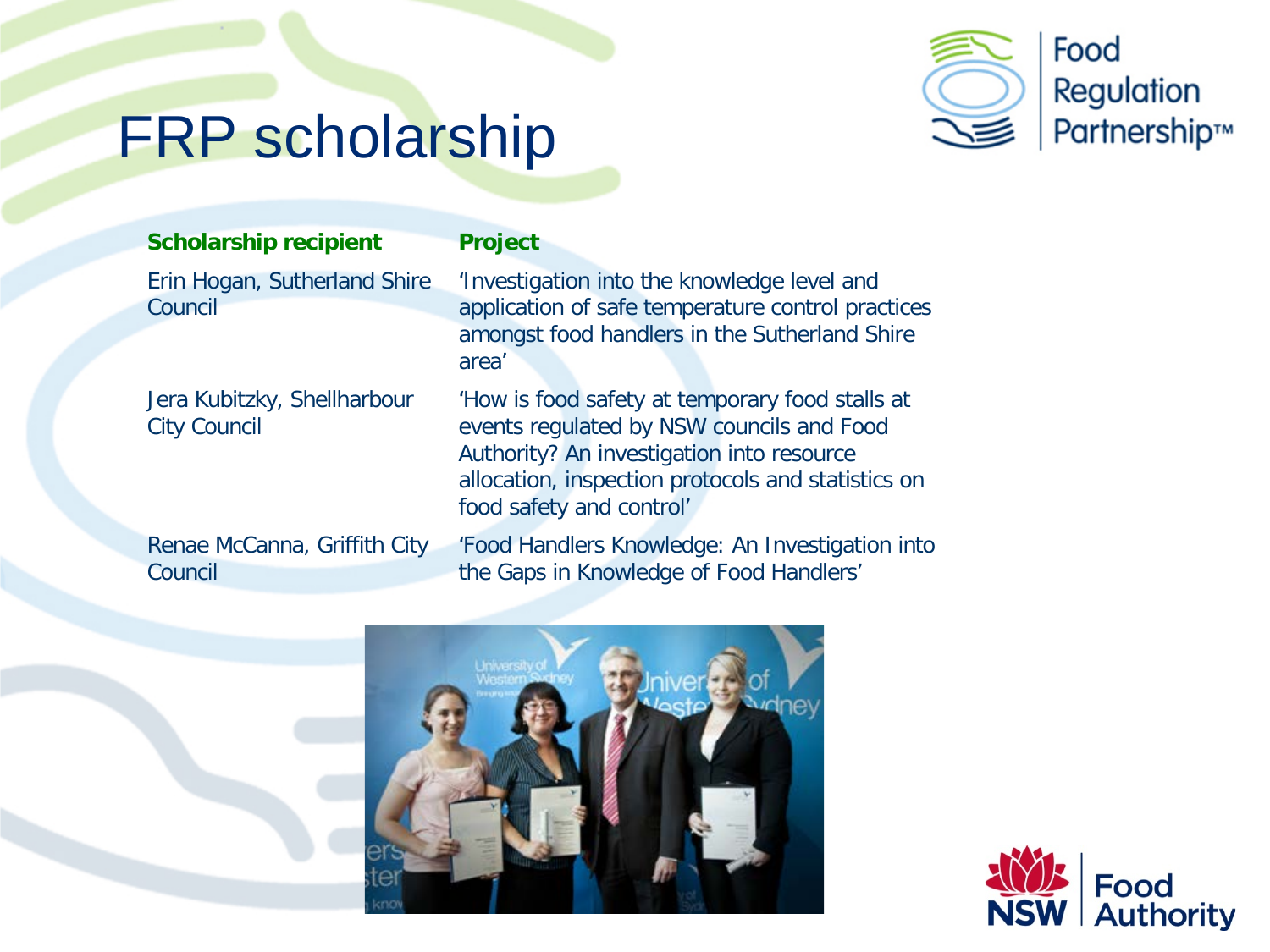### Other activities where councils have been instrumental – Scores on Doors

- Common program in overseas jurisdictions
- State wide model developed to ensure consistency and minimise confusion for councils, businesses and public
- 28 councils participating in on-going trial
- Over 600 food businesses participating across NSW
- Grades awarded:
	- 5 star = Excellent, 4 star = Very Good, 3 Star = Good
- Interested councils can participate at any time







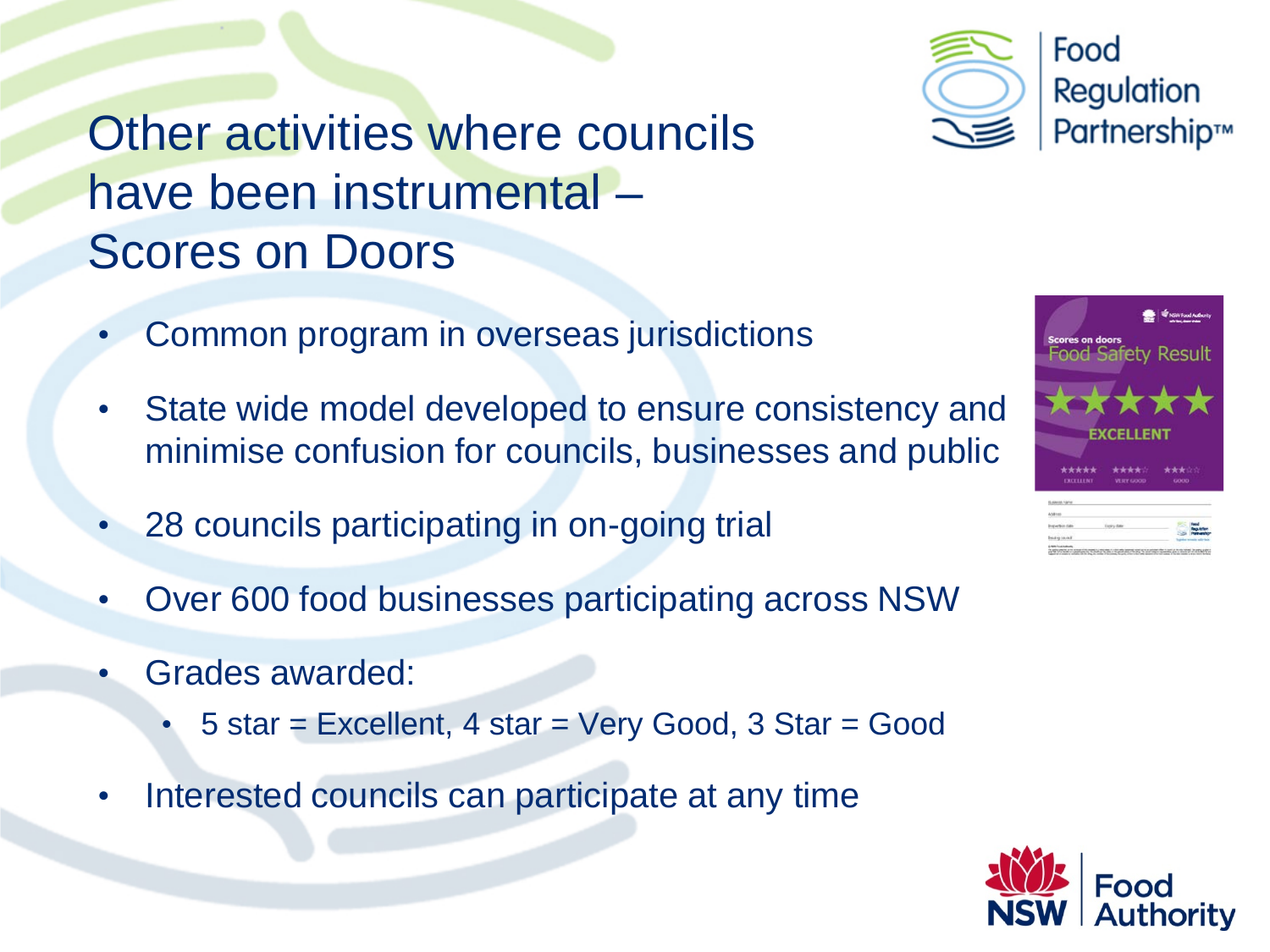



# Food Safety Supervisor Regulation

- Food handler training initiative to safeguard consumers from foodborne illness
- Designed to improve food safety skills and knowledge in medium and high risk food businesses
- Enforcement provisions commenced 1 October 2011 after 12 month implementation period
- 126 approved RTOs, 50914 FSS certificates issued
- Review of FSS program and notification requirements underway
- Increase in warning letters during 2011-12 possibly due to new FSS requirement
- PNs re failure to appoint FSS published on 'Name and Shame' register following warning

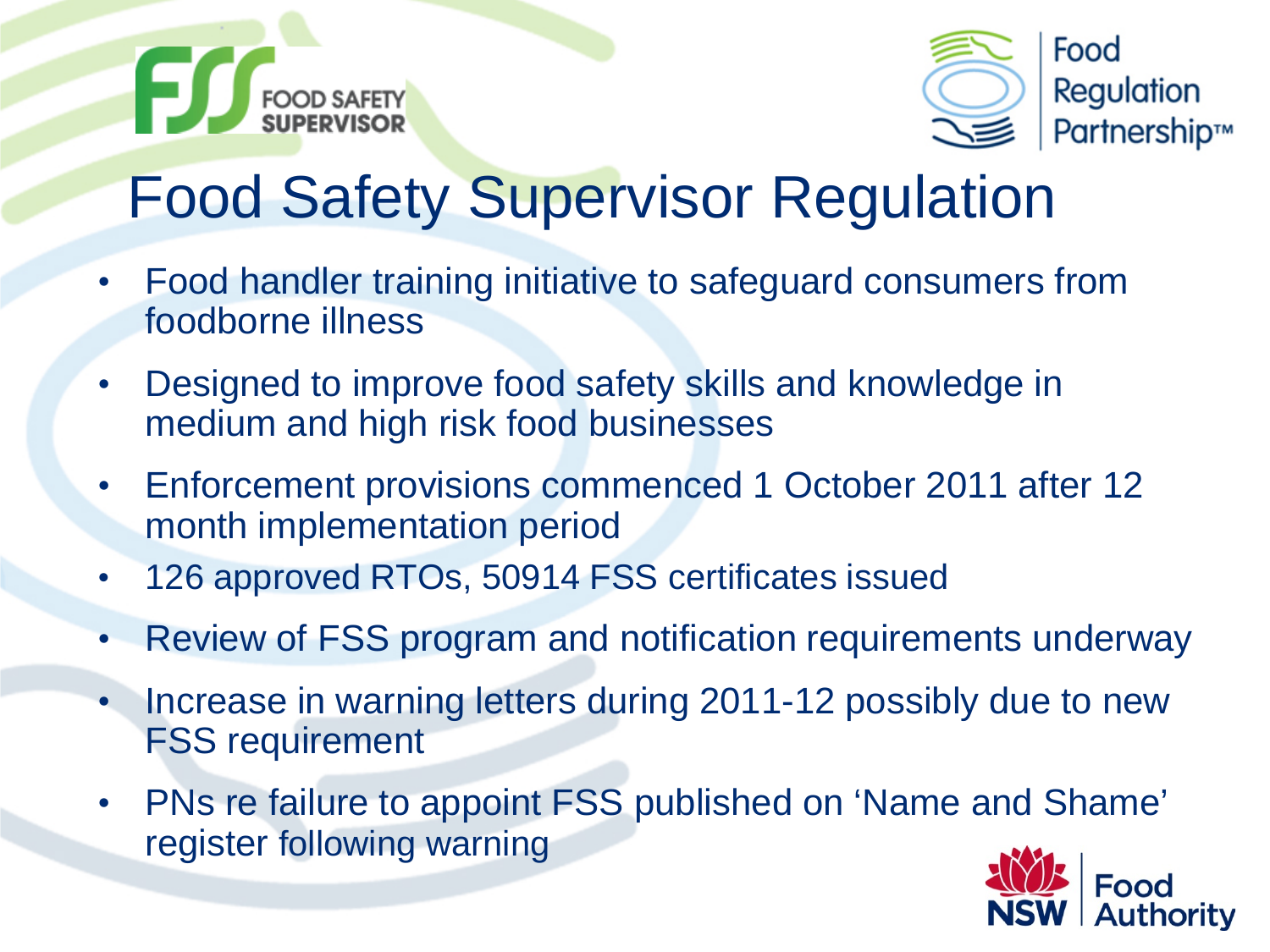



# kJ information for fast foods

- Larger 'fast' and snack food chains in NSW from 1 Feb 2012 must show:
	- the **amount of energy** (**kJ = energy)** in the food on their menu boards, and
	- an average **daily intake reference value** for adults of 8700kj
- Applies to food businesses with 20 or more outlets in NSW or 50 or more outlets nationally
- The kJ information helps customers make choices

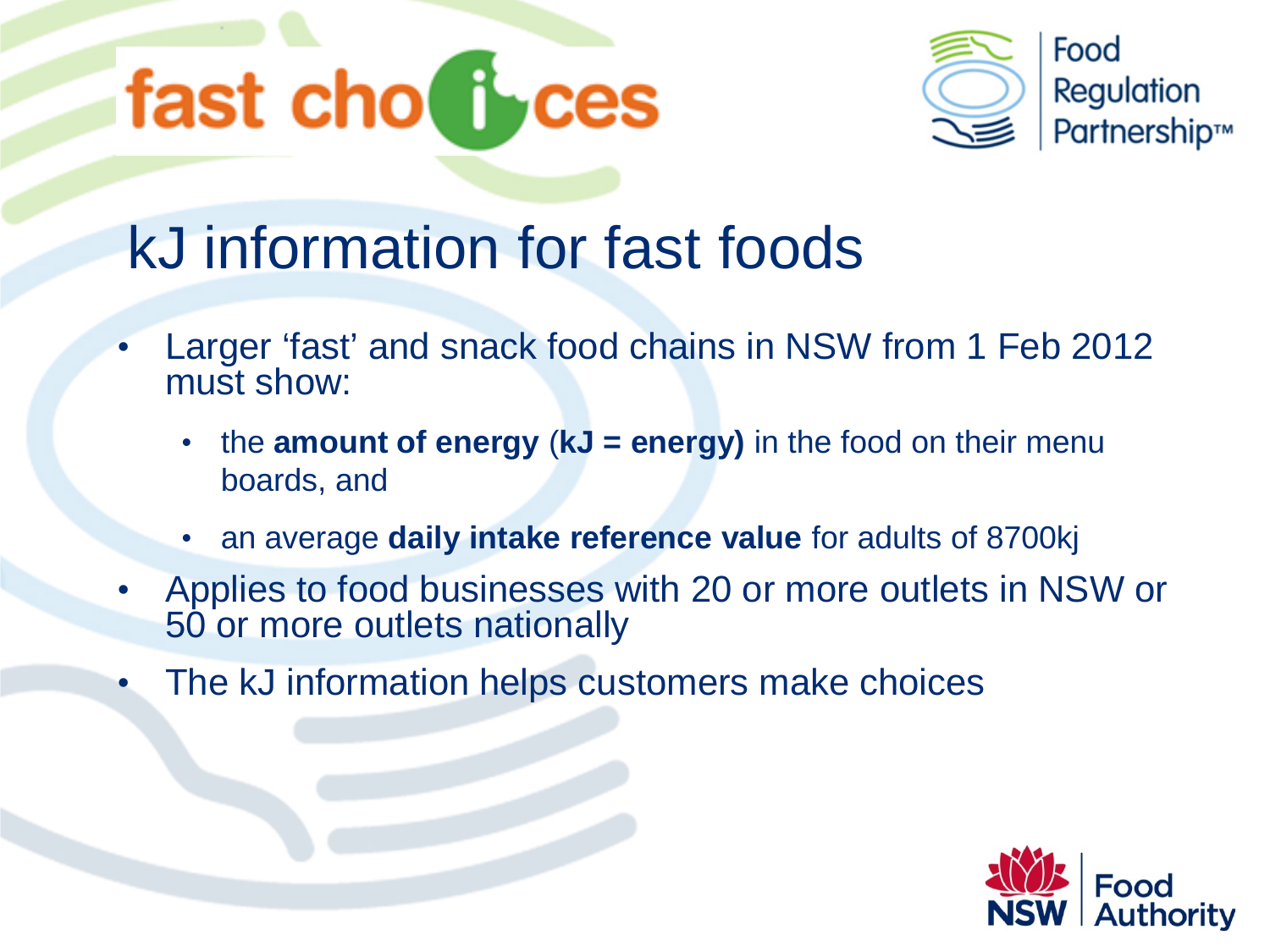

### FRP evaluation - 2012

- Survey of EHOs, GMs and multi outlet food businesses to gauge effectiveness of FRP and areas for improvement
- Over 100 councils responded
- Final reports published on the Authority's website
- Recommendations:
	- 1. Improve food regulatory consistency across NSW promote use of standard regulatory tools for inspection, compliance and enforcement
	- 2. Authority assist councils in resolving cross boundary food regulatory issues
	- 3. Authority develop a communication strategy targeting retail food businesses - assist in improving the flow of information to retail food businesses (dedicated web pages, retail newsletter)
	- 4. The Authority to improve how it communicates, supports, assists and monitors food compliance and enforcement activities by councils (e.g FRP web portal, training)
	- 5. Authority examines 'duplication' of regulatory resources

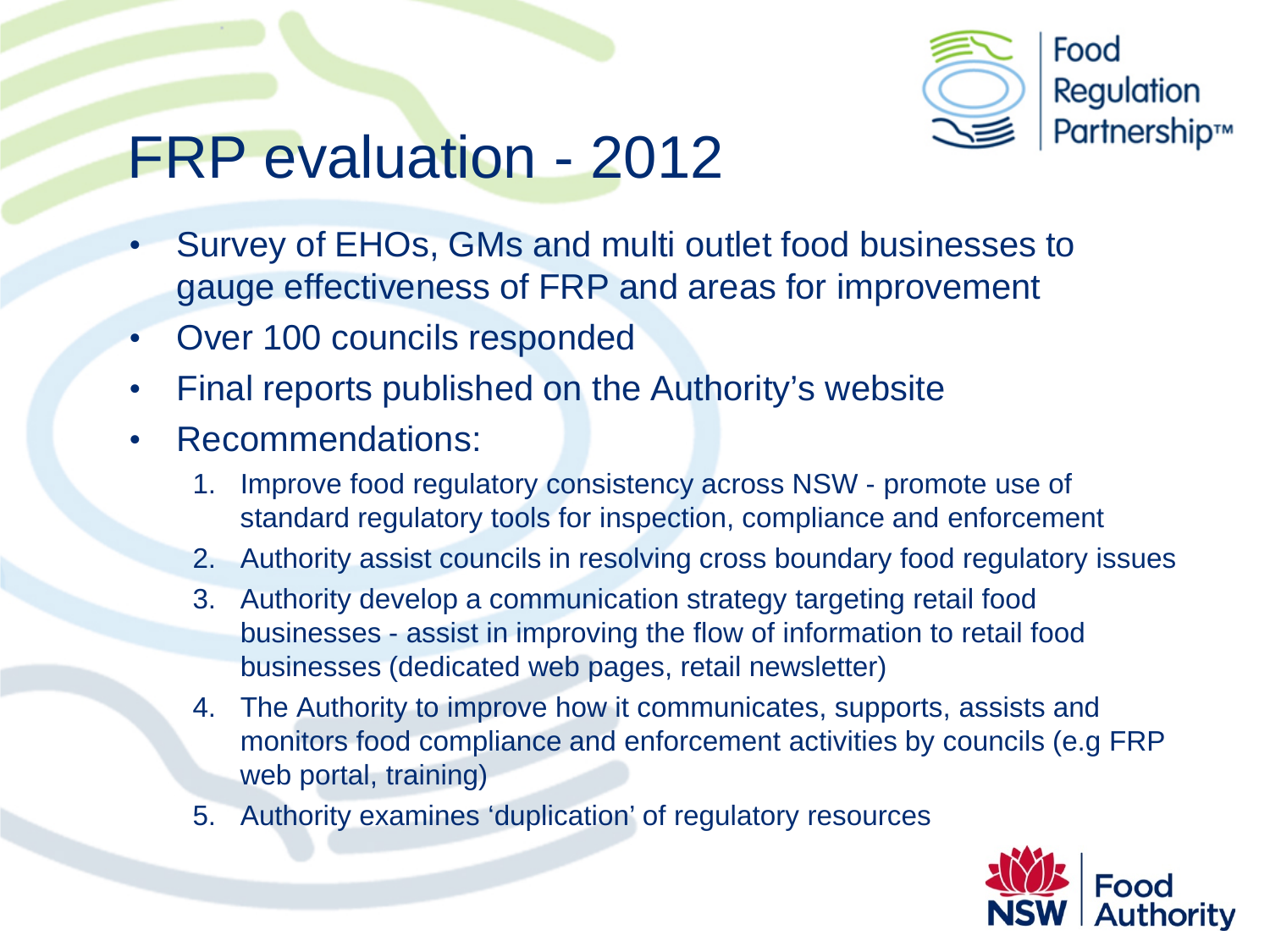

### Current issues / challenges

### **Consistency**

- Inspection Development and implementation of standardised inspection checklist (FPAR) and accompanying Guidelines
- Enforcement Adoption of enforcement policy by councils
- Scope Regulation of mobile vendors, temporary events, home- based businesses
- Skills and Knowledge Certificate IV Food Surveillance offered in face to face mode (July to August 2013)
- Knowledge and Network FRP conference, September 2013
- Continuous improvement in FRP Implement recommendations of the FRP evaluation

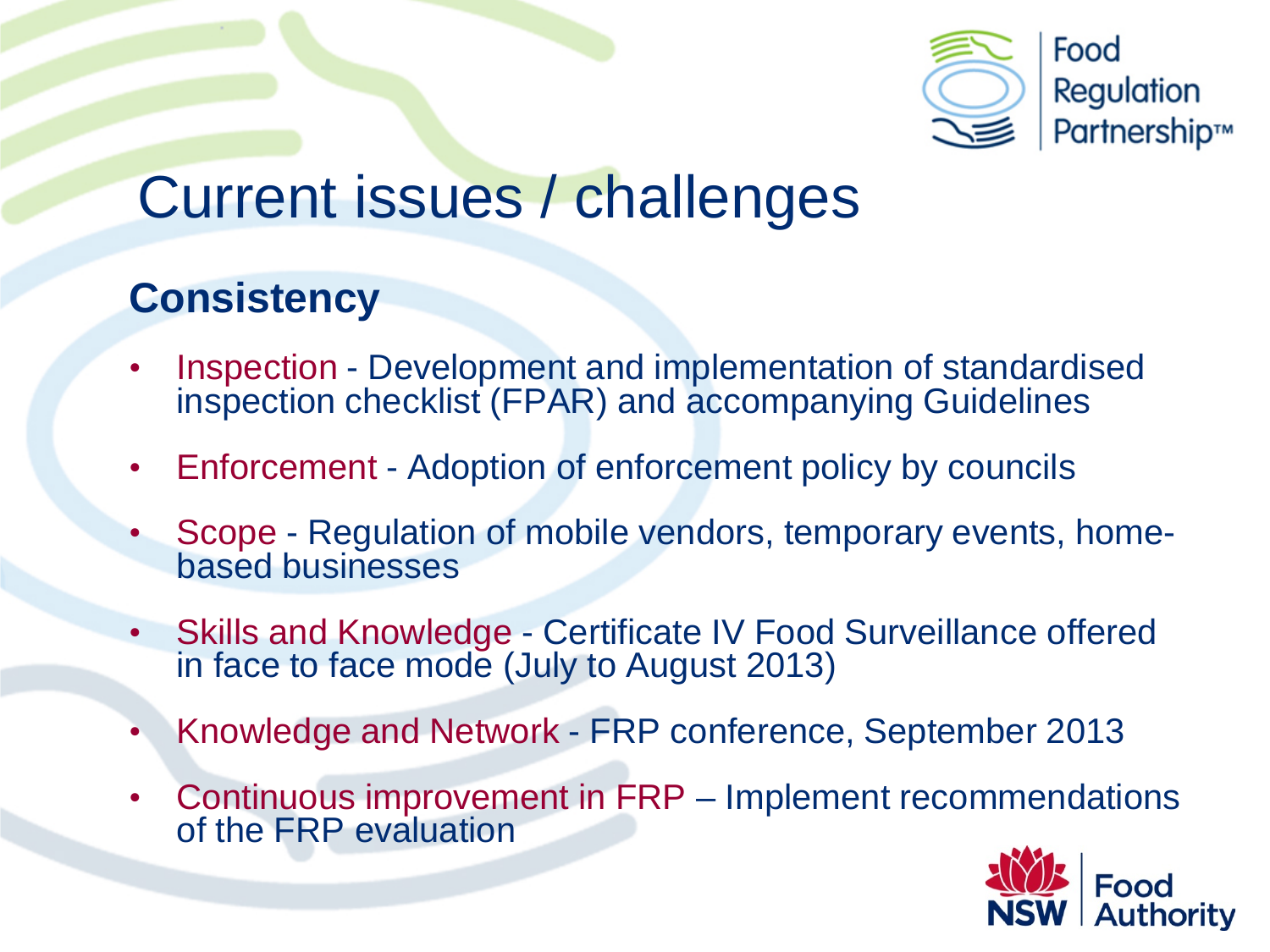

# Food Premises Assessment Report (FPAR)

- Key objective  $-$  tool to improve consistency in the application of food regulation
- Assists food businesses undertake selfassessment
- 152 NSW councils were surveyed regarding FPAR usage to better understand barriers to uptake

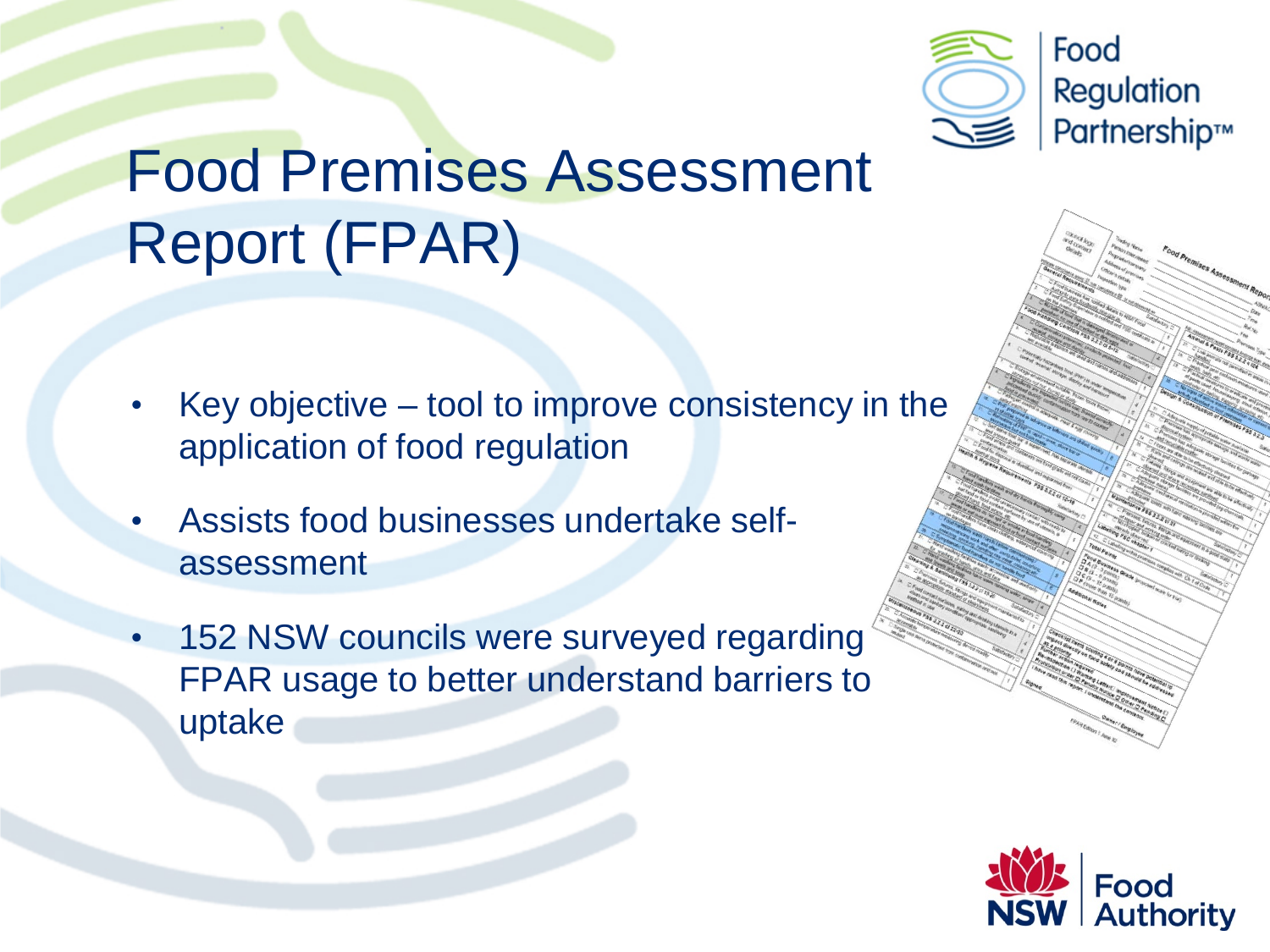

### Key response information from survey

- 83 of 152 (54%) of councils responded
- 75% of responding councils use FPAR
- Nearly 50% of councils not using FPAR preferred their own tailor made form
- But over 90% of responding councils expressed interest in an electronic version of the FPAR
- And nearly 15% of councils using FPAR already use some form of electronic FPAR

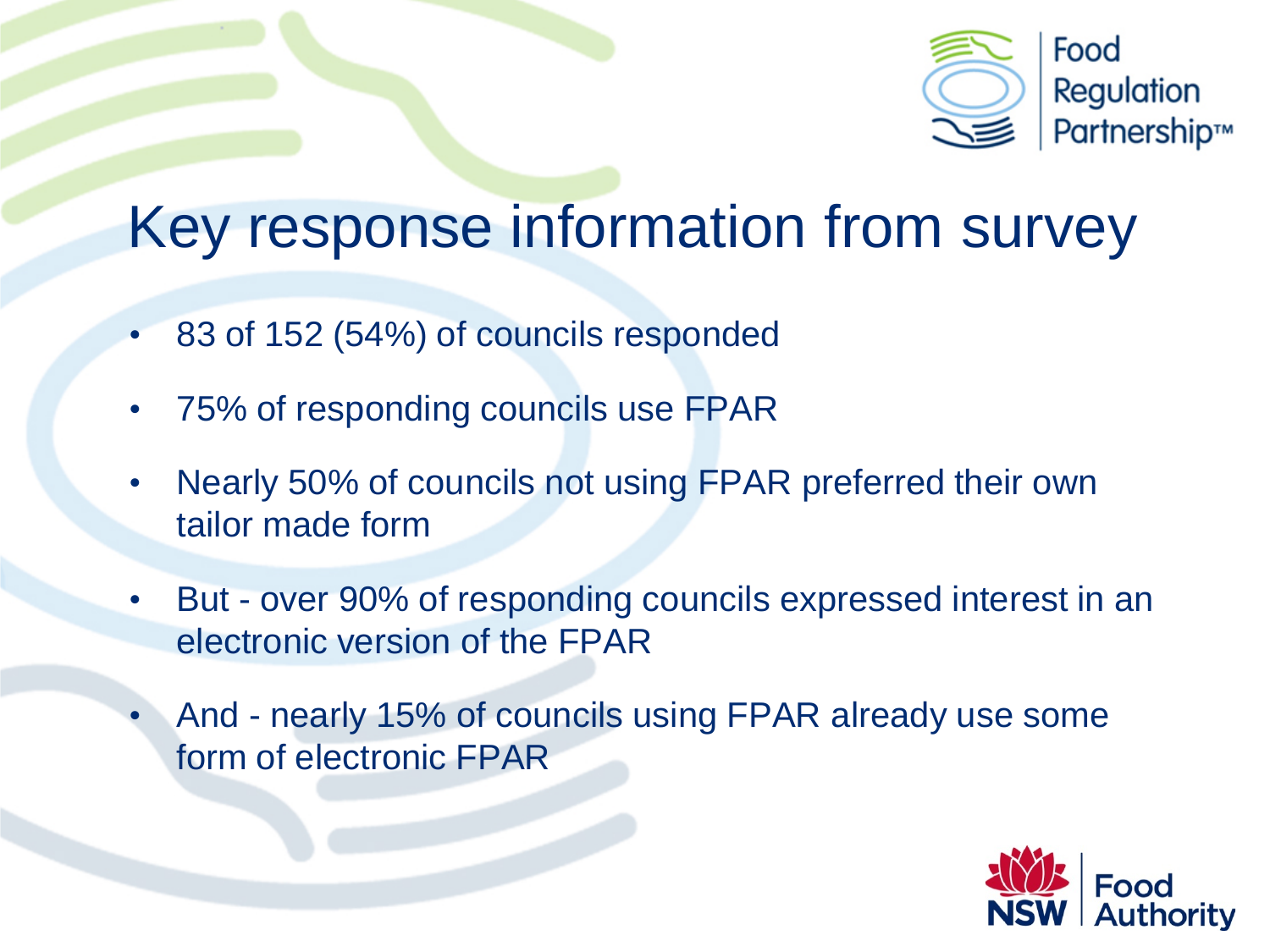

# Main reasons given by councils for not using FPAR (NB – some gave multiple reasons)

- 10 preferred their own wording
- 7 wanted to use up stock on hand
- 9 didn't like the crowded layout, font size and space for making notes
- 4 were resistant to change
- 1 is waiting for an electronic version

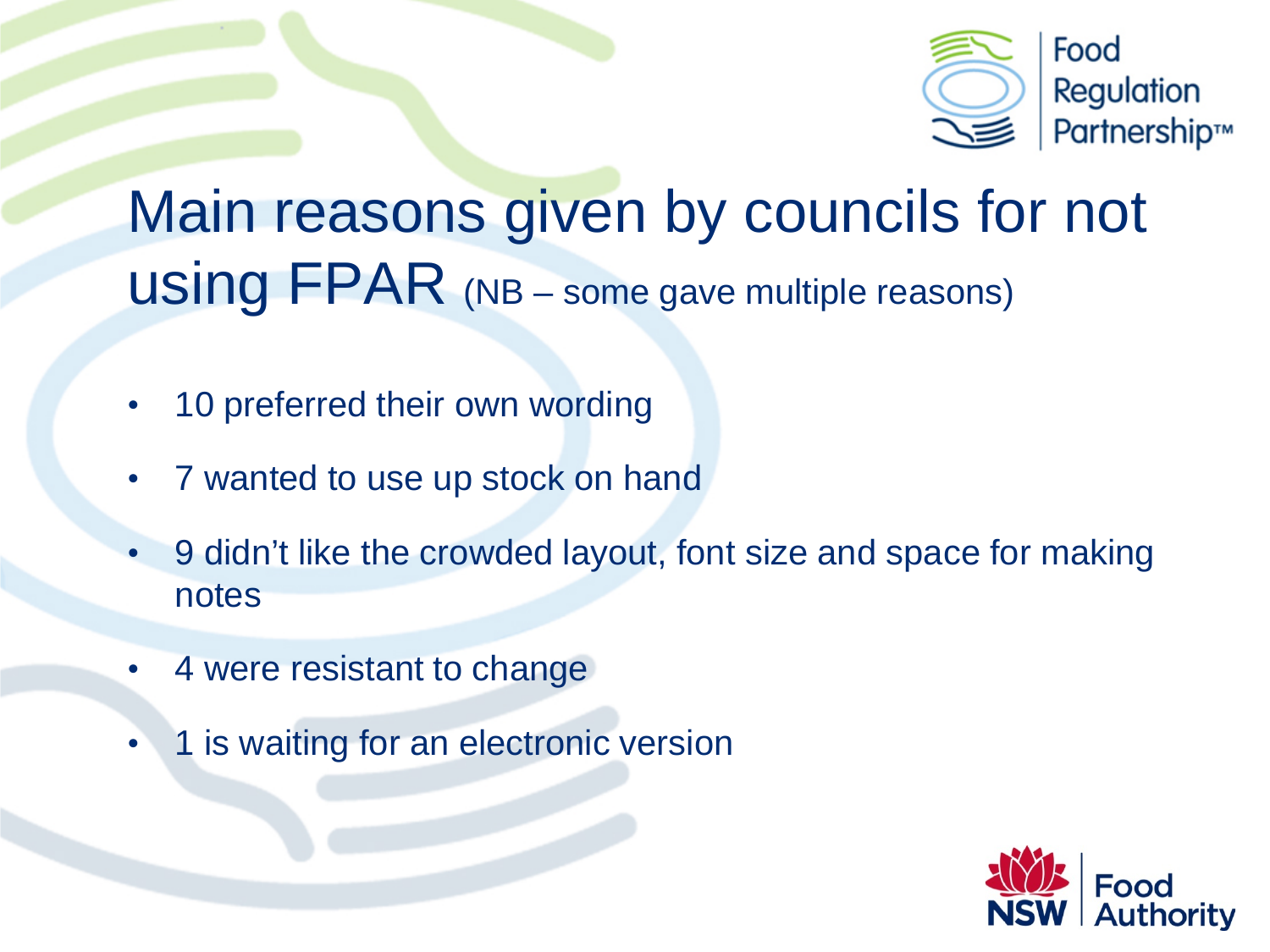

## Exploring the potential for electronic FPAR

- 78 councils answered the question to indicate their interest in an electronic FPAR
- 90% were either definitely interested or interested subject to council policy, resourcing or technology
- 4% were unsure
- 6% were opposed
- Of the councils interested in electronic FPAR, most (94%) were also interested in integrating this with their data management systems

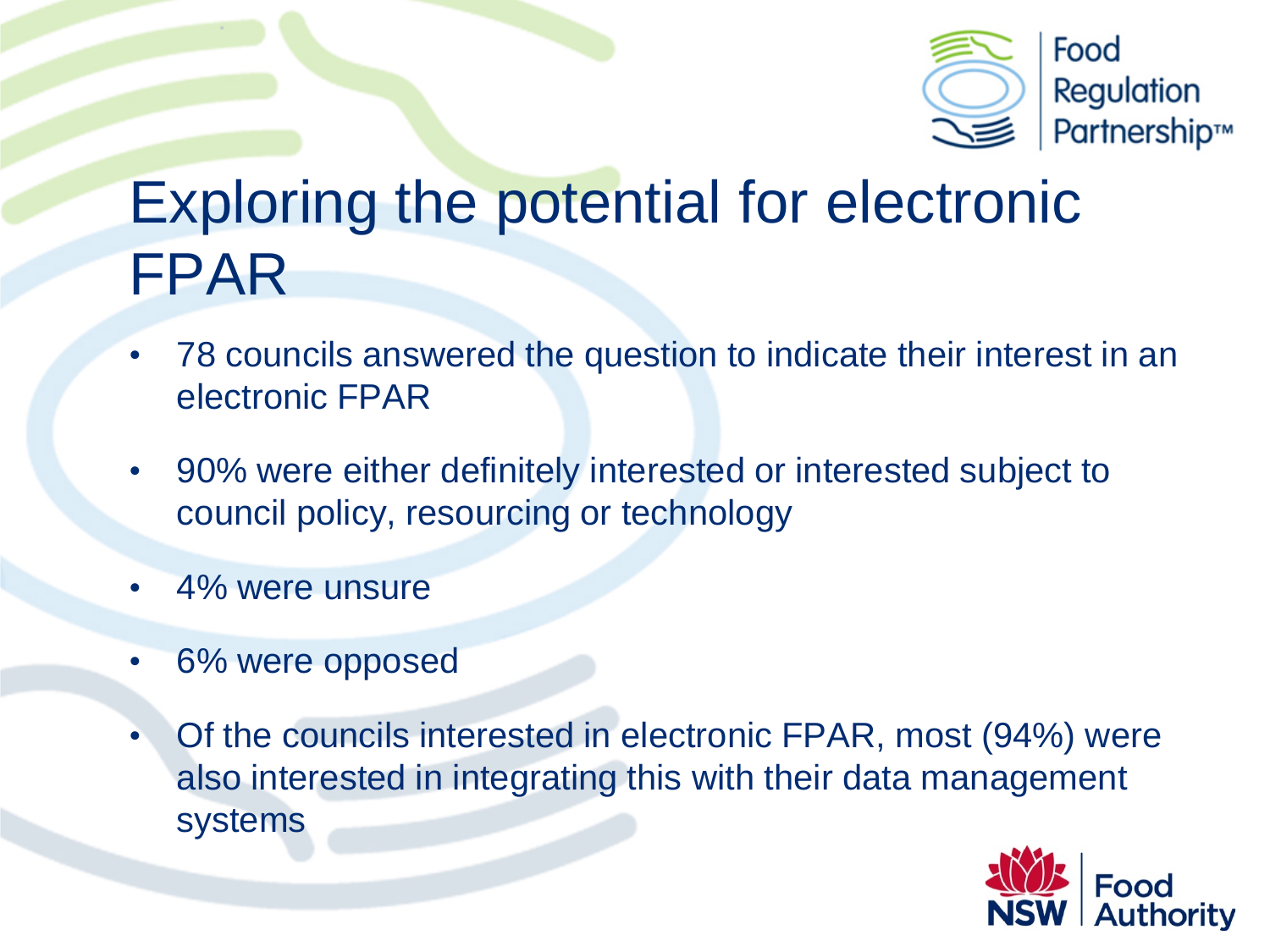

### Where to from here?

- The Authority has committed to two pieces of work in relation to recommendations made by the FRP evaluation. Both of these will be better informed by the results of this survey
	- 1. Explore policy options to facilitate universal adoption of FPAR by councils
	- 2. Consider how digital availability of FPAR may be facilitated including experience of councils already using digital FPAR